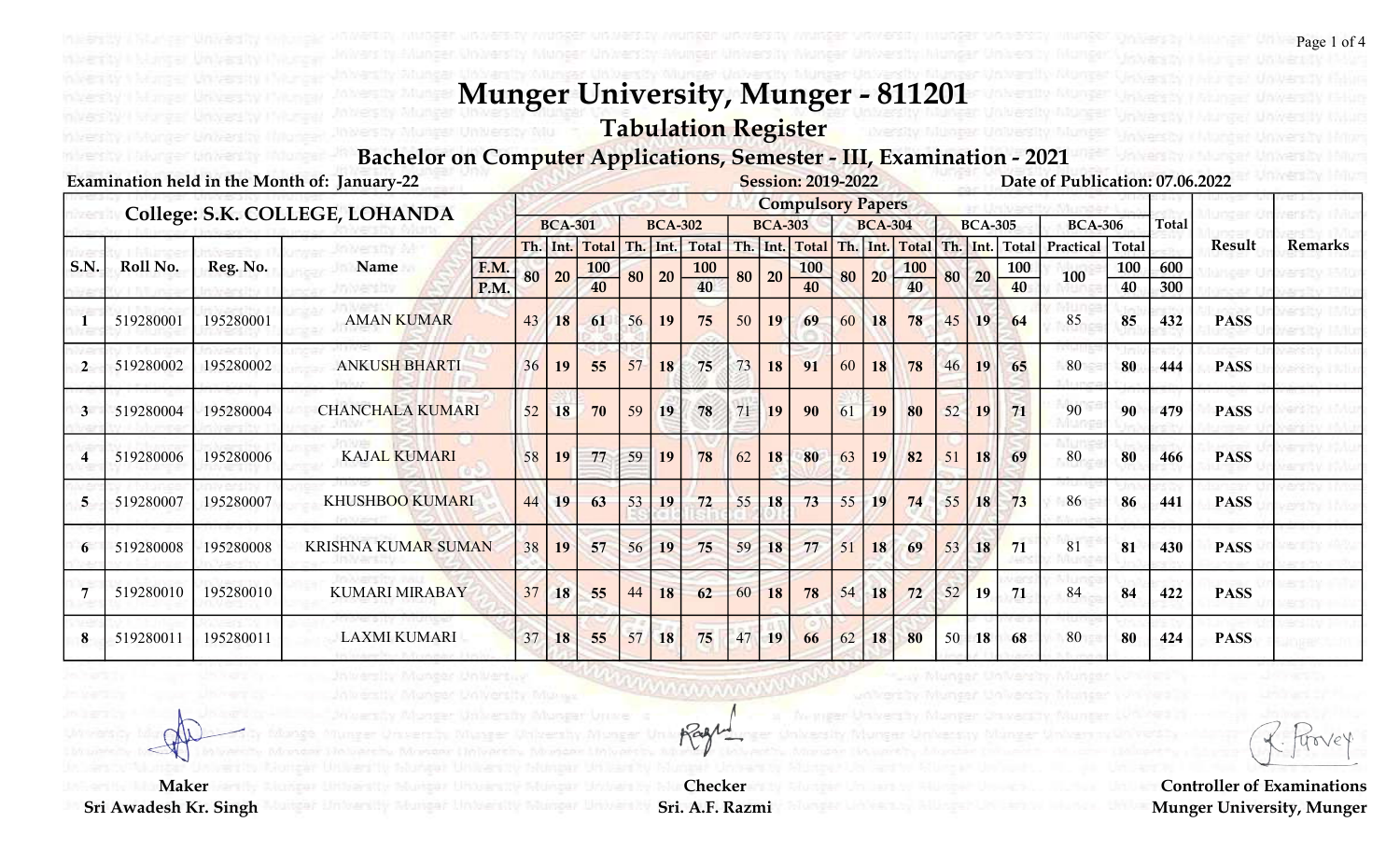Tabulation Register

Bachelor on Computer Applications, Semester - III, Examination - 2021

|      |           | Examination held in the Month of: January-22<br><b>Session: 2019-2022</b> |                                |                     |    |                |                  |    |                |           |    |                |                          |    |                |                  |     |                |            | Date of Publication: 07.06.2022 |              |              |               |                |
|------|-----------|---------------------------------------------------------------------------|--------------------------------|---------------------|----|----------------|------------------|----|----------------|-----------|----|----------------|--------------------------|----|----------------|------------------|-----|----------------|------------|---------------------------------|--------------|--------------|---------------|----------------|
|      |           |                                                                           | College: S.K. COLLEGE, LOHANDA |                     |    |                |                  |    |                |           |    |                | <b>Compulsory Papers</b> |    |                |                  |     |                |            |                                 |              |              |               |                |
|      |           |                                                                           |                                |                     |    | <b>BCA-301</b> |                  |    | <b>BCA-302</b> |           |    | <b>BCA-303</b> |                          |    | <b>BCA-304</b> |                  |     | <b>BCA-305</b> |            | <b>BCA-306</b>                  |              | <b>Total</b> |               |                |
|      |           |                                                                           |                                |                     |    | Th. Int.       | <b>Total</b>     |    | Th. Int.       | Total     |    |                | Th. Int. Total           |    |                | Th. Int. Total   | Th. |                | Int. Total | Practical                       | <b>Total</b> |              | <b>Result</b> | <b>Remarks</b> |
| S.N. | Roll No.  | Reg. No.                                                                  | Name                           | <b>F.M.</b><br>P.M. | 80 | 20             | <b>100</b><br>40 | 80 | 20             | 100<br>40 | 80 | 20             | <b>100</b><br>40         | 80 | 20             | <b>100</b><br>40 | 80  | 20             | 100<br>40  | 100                             | 100<br>40    | 600<br>300   |               |                |
| 9    | 519280012 | 195280012                                                                 | <b>MAUSHAM KUMARI</b>          |                     | 57 | 19             | 76               | 60 | 18             | 78        | 62 | 18             | 80                       | 64 | 18             | 82               | 62  | 19             | 81         | 80                              | 80           | 477          | <b>PASS</b>   |                |
| 10   | 519280013 | 195280013                                                                 | <b>MD SULTAN HASAN</b>         |                     | 45 | 18             | 63               | 45 | 18             | 63        | 52 | 19             | 71                       | 66 | 18             | 84               | 50  | 18             | 68         | 80                              | 80           | 429          | <b>PASS</b>   |                |
| 11   | 519280014 | 195280014                                                                 | <b>MD TANVEER KHAN</b>         |                     | 46 | 18             | 64               | 59 | 18             | 77        | 71 | 19             | 90                       | 68 | 18             | 86               | 57  | 18             | 75         | 80                              | 80           | 472          | <b>PASS</b>   |                |
| 12   | 519280015 | 195280015                                                                 | <b>MD IRFAN ALAM</b>           |                     | 39 | 19             | 58               | 59 | 18             | 77        | 70 | 18             | 88                       | 58 | 18             | 76               | 55  | 18             | 73         | 81                              | 81           | 453          | <b>PASS</b>   |                |
| 13   | 519280018 | 195280018                                                                 | <b>MONAM KUMARI</b>            |                     | 46 | 18             | 64               | 59 | 19             | 78        | 55 | 19             | 74                       | 69 | 18             | 87               | 54  | 18             | 72         | 80                              | 80           | 455          | <b>PASS</b>   |                |
| 14   | 519280020 | 195280020                                                                 | <b>NEHA KUMARI</b>             |                     | 56 | 19             | 75               | 60 | 18             | 78        | 53 | 19             | 72                       | 66 | 18             | 84               | 61  | 19             | 80         | 88                              | 88           | 477          | <b>PASS</b>   |                |
| 15   | 519280021 | 195280021                                                                 | NICKY KUMARI                   |                     | 33 | 19             | 52               | 49 | 19             | 68        | 50 | 18             | 68                       | 54 | 18             | 72               | 52  | 18             | 70         | 81                              | 81           | 411          | <b>PASS</b>   |                |
| 16   | 519280023 | 195280023                                                                 | <b>NIRANJAN KUMAR</b>          |                     | 52 | 19             | 71               | 58 | 18             | 76        | 73 | 19             | 92                       | 62 | 18             | 80               | 56  | 19             | 75         | 89                              | 89           | 483          | <b>PASS</b>   |                |

Controller of Examinations Munger University, Munger

 Maker Sri Awadesh Kr. Singh

Checker Sri. A.F. Razmi

Wwwww

Rage

Monger UnWertuy

Page 2 of 4

Jn Versin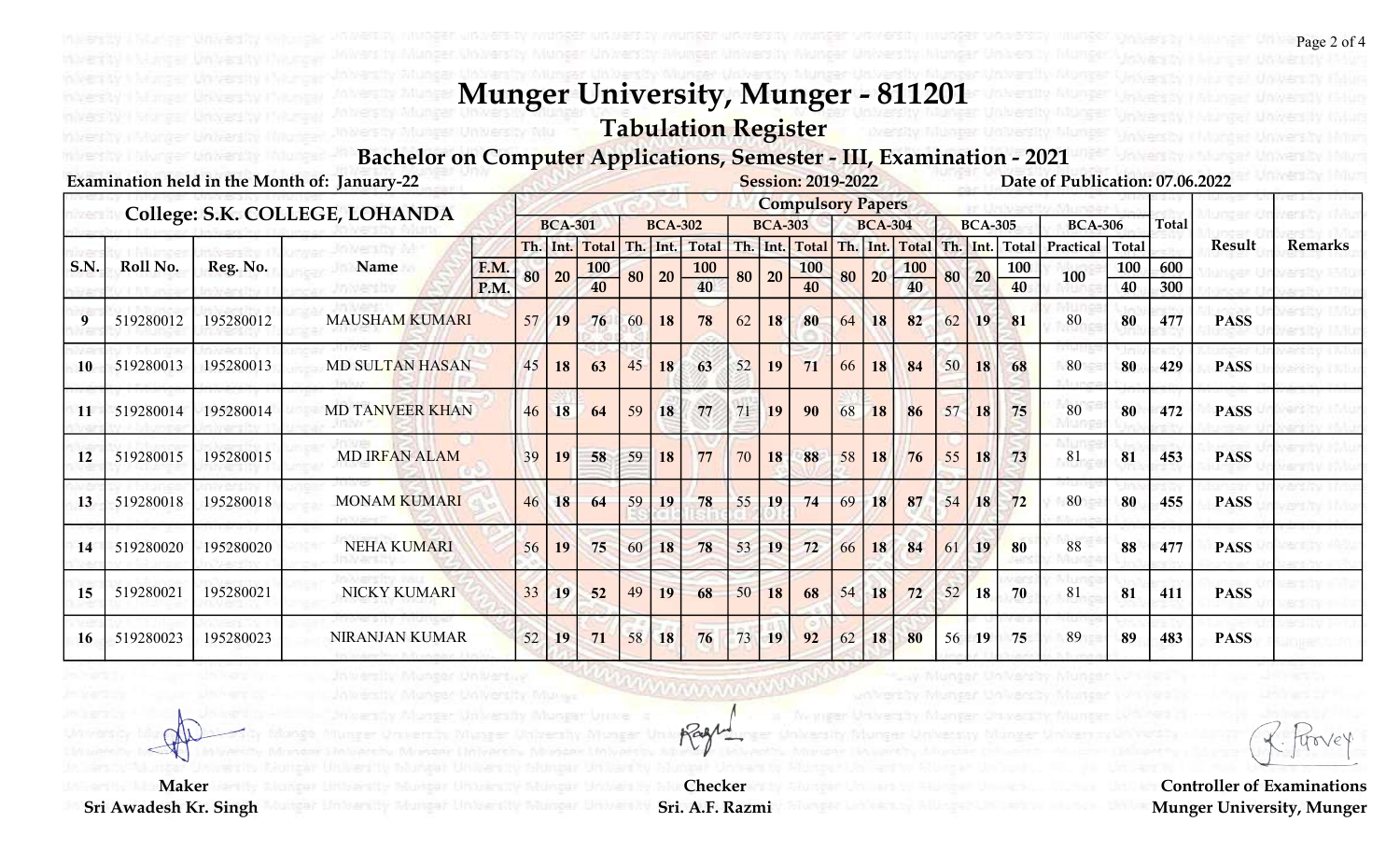Tabulation Register

Bachelor on Computer Applications, Semester - III, Examination - 2021

|      |           |           | Examination held in the Month of: January-22 |              |    |                |                  |    |                |           |    |                | <b>Session: 2019-2022</b>     |    |                |                  |     |                |              | Date of Publication: 07.06.2022 |              |              |             |                |
|------|-----------|-----------|----------------------------------------------|--------------|----|----------------|------------------|----|----------------|-----------|----|----------------|-------------------------------|----|----------------|------------------|-----|----------------|--------------|---------------------------------|--------------|--------------|-------------|----------------|
|      |           |           | College: S.K. COLLEGE, LOHANDA               |              |    |                |                  |    |                |           |    |                | <b>Compulsory Papers</b>      |    |                |                  |     |                |              |                                 |              |              |             |                |
|      |           |           |                                              |              |    | <b>BCA-301</b> |                  |    | <b>BCA-302</b> |           |    | <b>BCA-303</b> |                               |    | <b>BCA-304</b> |                  |     | <b>BCA-305</b> |              | <b>BCA-306</b>                  |              | <b>Total</b> |             |                |
|      |           |           |                                              |              |    | Th. Int.       | <b>Total</b>     |    | Th. Int.       | Total     |    |                | Th. Int. Total Th. Int. Total |    |                |                  | Th. | Int.           | <b>Total</b> | Practical                       | <b>Total</b> |              | Result      | <b>Remarks</b> |
| S.N. | Roll No.  | Reg. No.  | Name                                         | F.M.<br>P.M. | 80 | 20             | <b>100</b><br>40 | 80 | 20             | 100<br>40 | 80 | 20             | <b>100</b><br>40              | 80 | 20             | <b>100</b><br>40 | 80  | 20             | 100<br>40    | 100                             | 100<br>40    | 600<br>300   |             |                |
| 17   | 519280024 | 195280024 | <b>NITISH KUMAR</b>                          |              | 34 | 19             | 53               | 54 | 18             | 72        | 73 | 19             | 92                            | 60 | 19             | 79               | 51  | 19             | 70           | 85                              | 85           | 451          | <b>PASS</b> |                |
| 18   | 519280025 | 195280025 | PREMLATA KUMARI                              |              | 50 | 19             | 69               | 59 | 19             | 78        | 70 | 18             | 88                            | 62 | 18             | 80               | 59  | 18             | 77           | 82                              | 82           | 474          | <b>PASS</b> |                |
| 19   | 519280026 | 195280026 | PRIYA RANI                                   |              | 41 | 19             | 60               | 49 | 19             | 68        | 71 | 18             | 89                            | 68 | 18             | 86               | 41  | 18             | 59           | 81                              | 81           | 443          | <b>PASS</b> |                |
| 20   | 519280027 | 195280027 | <b>PUJA KUMARI</b>                           |              | 53 | 19             | 72               | 61 | 18             | 79        | 71 | 19             | 90                            | 60 | 18             | 78               | 57  | 19             | 76           | 83                              | 83           | 478          | <b>PASS</b> |                |
| 21   | 519280028 | 195280028 | <b>RAHUL RAJ</b>                             |              | 47 | 19             | 66               | 55 | 19             | 74        | 60 | 18             | 78                            | 64 | 18             | 82               | 48  | 19             | 67           | 80                              | 80           | 447          | <b>PASS</b> |                |
| 22   | 519280029 | 195280029 | <b>RAJNISH KUMAR</b>                         |              | 50 | 19             | 69               | 54 | 18             | 72        | 65 | 18             | 83                            | 61 | 19             | 80               | 47  | 19             | 66           | 84                              | 84           | 454          | <b>PASS</b> |                |
| 23   | 519280030 | 195280030 | <b>RAUSHAN KUMAR</b>                         |              | 36 | <b>19</b>      | 55               | 43 | 18             | 61        | 64 | 18             | 82                            | 66 | 18             | 84               | 52  | <b>18</b>      | 70           | 83                              | 83           | 435          | <b>PASS</b> |                |
| 24   | 519280031 | 195280031 | <b>RAUSHAN KUMAR</b>                         |              | 34 | 19             | 53               | 52 | 19             | 71        | 52 | 18             | 70                            | 50 | 18             | 68               | 46  | 18             | 64           | 80                              | 80           | 406          | <b>PASS</b> |                |

Controller of Examinations Munger University, Munger

 Maker Sri Awadesh Kr. Singh

Checker Sri. A.F. Razmi

Wwwww

Rage

Monger UnWertwy

Page 3 of 4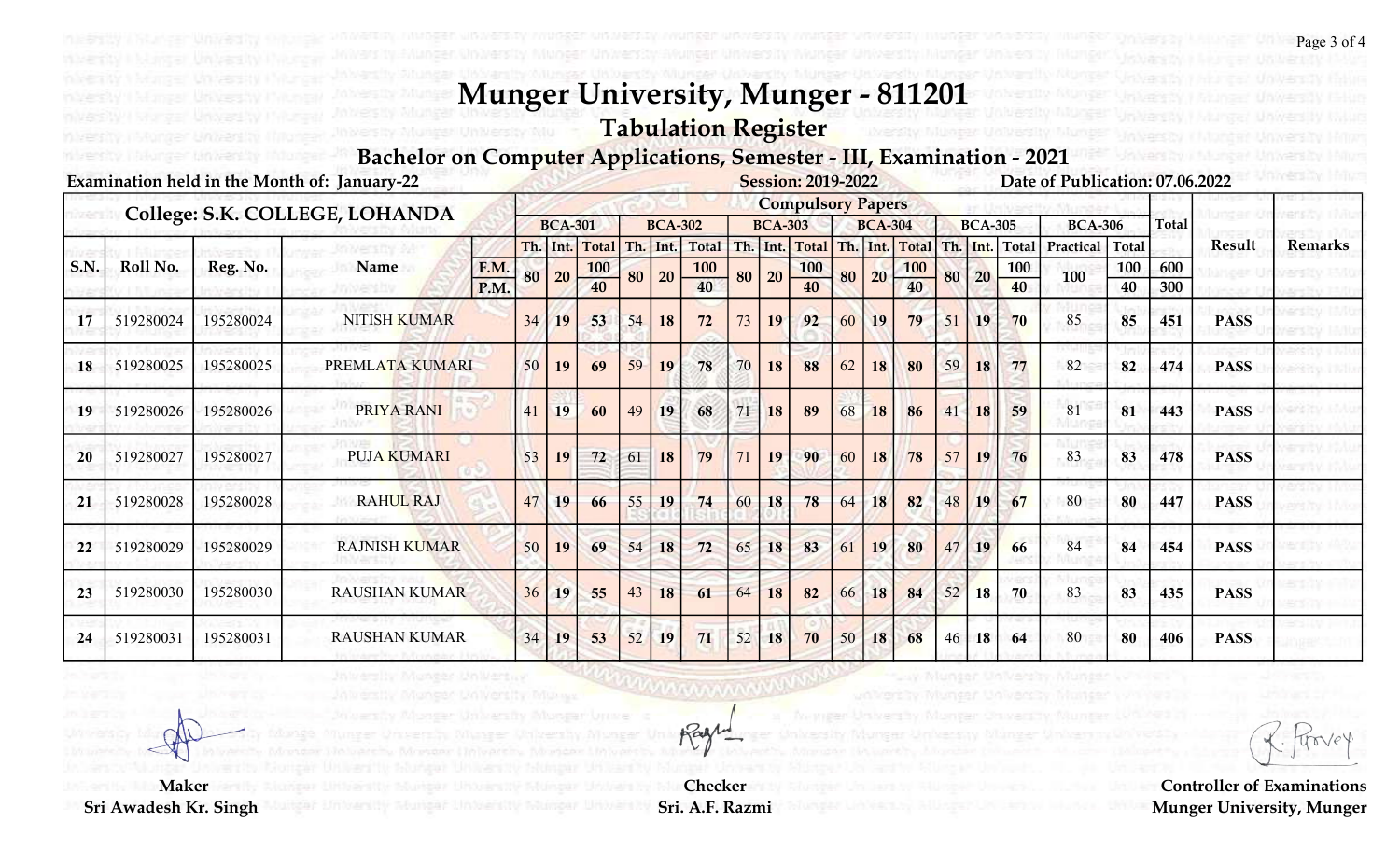Tabulation Register

**IUNNessy MIU** 

Weersley Mung

Insersity Munteer

Monter UnWertuy

Bachelor on Computer Applications, Semester - III, Examination - 2021

|      |           |           | Examination held in the Month of: January-22 |      |    |                |                            |    |                |                       |    |                | <b>Session: 2019-2022</b> |    |                 |                               |    |                |                            | Date of Publication: 07.06.2022 |                     |              |             |                |
|------|-----------|-----------|----------------------------------------------|------|----|----------------|----------------------------|----|----------------|-----------------------|----|----------------|---------------------------|----|-----------------|-------------------------------|----|----------------|----------------------------|---------------------------------|---------------------|--------------|-------------|----------------|
|      |           |           | College: S.K. COLLEGE, LOHANDA               |      |    |                |                            |    |                |                       |    |                | <b>Compulsory Papers</b>  |    |                 |                               |    |                |                            |                                 |                     |              |             |                |
|      |           |           |                                              |      |    | <b>BCA-301</b> |                            |    | <b>BCA-302</b> |                       |    | <b>BCA-303</b> |                           |    | <b>BCA-304</b>  |                               |    | <b>BCA-305</b> |                            | <b>BCA-306</b>                  |                     | <b>Total</b> |             |                |
| S.N. | Roll No.  | Reg. No.  | Name                                         | F.M. |    | Th. Int.       | <b>Total</b><br><b>100</b> |    | Th. Int.       | Total  <br><b>100</b> |    |                |                           |    |                 | Th. Int. Total Th. Int. Total |    | Th. Int.       | <b>Total</b><br><b>100</b> | Practical                       | <b>Total</b><br>100 | 600          | Result      | <b>Remarks</b> |
|      |           |           |                                              | P.M. | 80 | 20             | 40                         | 80 | 20             | 40                    | 80 | 20             | <b>100</b><br>40          | 80 | 20 <sup>1</sup> | <b>100</b><br>40              | 80 | 20             | 40                         | 100                             | 40                  | 300          |             |                |
| 25   | 519280032 | 195280032 | <b>RISHIKANT KUMAR</b>                       |      | 34 | 19             | 53                         | 47 | 19             | 66                    | 65 | 18             | 83                        | 58 | 18              | 76                            | 47 | 19             | 66                         | 83                              | 83                  | 427          | <b>PASS</b> |                |
| 26   | 519280033 | 195280033 | <b>SAPNA KUMARI</b>                          |      | 32 | 19             | 51                         | 52 | 18             | 70                    | 68 | 18             | 86                        | 60 | 19              | 79                            | 51 | 18             | 69                         | 81                              | 81                  | 436          | <b>PASS</b> |                |
| 27   | 519280034 | 195280034 | <b>SHAKSHI KUMARI</b>                        |      | 40 | 19             | 59                         | 55 | 18             | 73                    | 68 | 19             | 87                        | 60 | 18              | 78                            | 55 | 18             | 73                         | 80                              | 80                  | 450          | <b>PASS</b> |                |
| 28   | 519280035 | 195280035 | <b>SHIVANI KUMARI</b>                        |      | 50 | 19             | 69                         | 61 | <b>18</b>      | 79                    | 61 | 19             | 80                        | 60 | 18              | 78                            | 60 | 19             | 79                         | 85                              | 85                  | 470          | <b>PASS</b> |                |
| 29   | 519280037 | 195280037 | <b>SHWETA KUMARI</b>                         |      | 46 | 19             | 65                         | 51 | 19             | 70                    | 73 | 18             | 91                        | 68 | 18              | 86                            | 58 | 19             | 77                         | 84                              | 84                  | 473          | <b>PASS</b> |                |
| 30   | 519280040 | 195280040 | VAIBHAV KUMAR                                |      | 41 | 19             | 60                         | 48 | 18             | 66                    | 44 | 19             | 63                        | 58 | 18              | 76                            | 49 | 18             | 67                         | 81                              | 81                  | 413          | <b>PASS</b> |                |

Maker

Sri Awadesh Kr. Singh

Checker Sri. A.F. Razmi

mananna

Rage

Controller of Examinations Munger University, Munger

inhersity Alungs

Page 4 of 4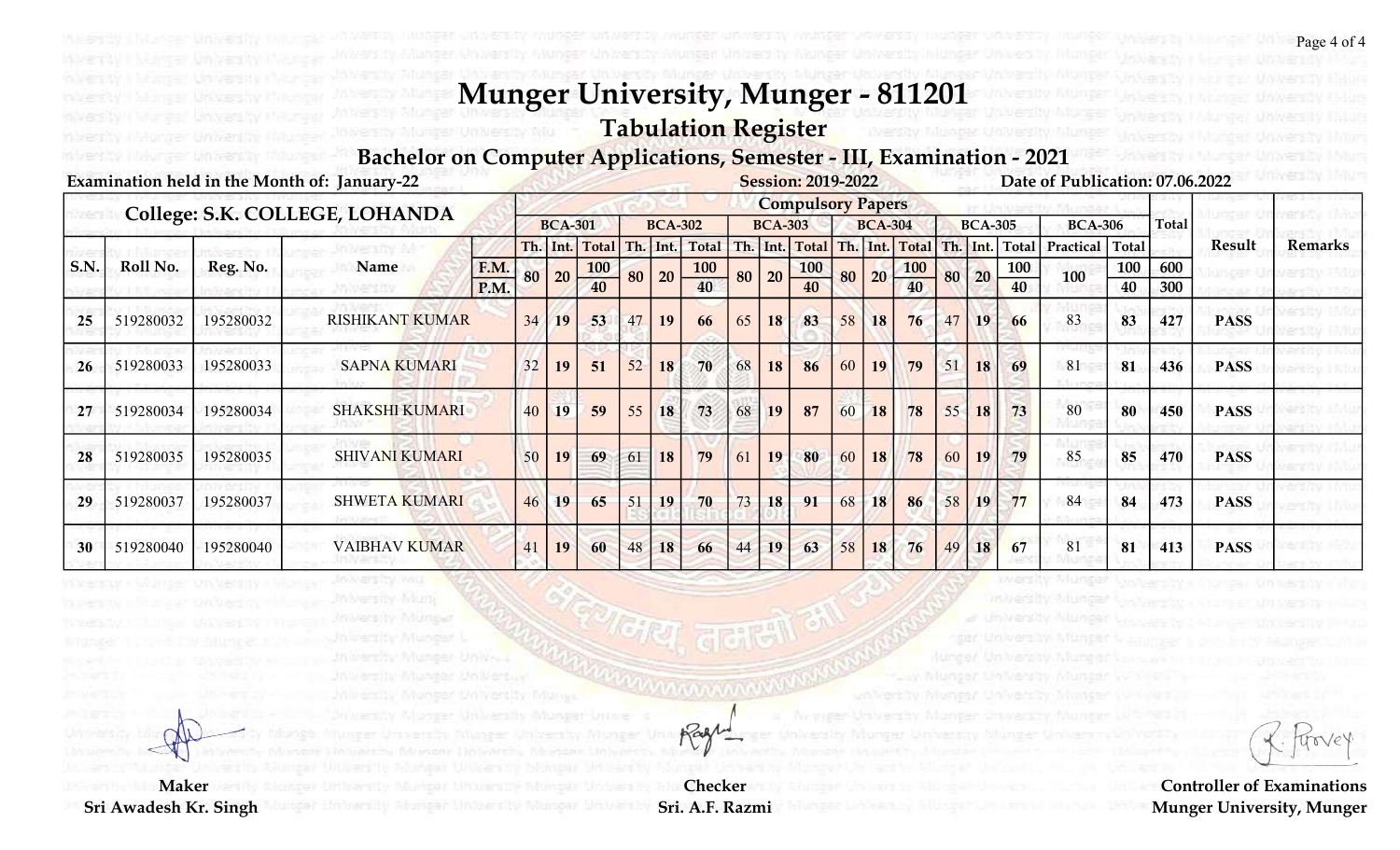Tabulation Register

Bachelor on Computer Applications, Semester - III, Examination - 2021

|                |           |           | Examination held in the Month of: January-22 |              |    |                |                  |                  |                |           |    |                 | <b>Session: 2019-2022</b>     |    |                |                  |     |                |           | Date of Publication: 07.06.2022 |              |              |               |                |
|----------------|-----------|-----------|----------------------------------------------|--------------|----|----------------|------------------|------------------|----------------|-----------|----|-----------------|-------------------------------|----|----------------|------------------|-----|----------------|-----------|---------------------------------|--------------|--------------|---------------|----------------|
|                |           |           | College: B.R.M. COLLEGE, MUNGER              |              |    |                |                  |                  |                |           |    |                 | <b>Compulsory Papers</b>      |    |                |                  |     |                |           |                                 |              |              |               |                |
|                |           |           |                                              |              |    | <b>BCA-301</b> |                  |                  | <b>BCA-302</b> |           |    | <b>BCA-303</b>  |                               |    | <b>BCA-304</b> |                  |     | <b>BCA-305</b> |           | <b>BCA-306</b>                  |              | <b>Total</b> |               |                |
|                |           |           |                                              |              |    | Th. Int.       | <b>Total</b>     |                  | Th. Int.       | Total     |    |                 | Th. Int. Total Th. Int. Total |    |                |                  | Th. | Int.           | Total     | Practical                       | <b>Total</b> |              | <b>Result</b> | <b>Remarks</b> |
| S.N.           | Roll No.  | Reg. No.  | Name                                         | F.M.<br>P.M. | 80 | 20             | <b>100</b><br>40 | 80               | 20             | 100<br>40 | 80 | 20              | <b>100</b><br>40              | 80 | 20             | <b>100</b><br>40 | 80  | 20             | 100<br>40 | 100                             | 100<br>40    | 600<br>300   |               |                |
|                | 519070001 | 195070001 | <b>AFIFA FATMA</b>                           |              | 62 | 19             | 81               | 61               | 19             | 80        | 65 | 19              | 84                            | 60 | 19             | 79               | 58  | 20             | 78        | 94                              | 94           | 496          | <b>PASS</b>   |                |
| $\overline{2}$ | 519070002 | 195070002 | <b>AKANKSHA</b>                              |              | 57 | 20             | 77               | 63               | 19             | 82        | 66 | 20 <sup>°</sup> | 86                            | 60 | 17             | 77               | 57  | 19             | 76        | 94                              | 94           | 492          | <b>PASS</b>   |                |
| 3              | 519070003 | 195070003 | <b>AKANKSHA KUMARI</b>                       |              | 57 | 20             | 77               | 60               | 19             | 79        | 60 | <b>19</b>       | 79                            | 69 | 18             | 87               | 61  | 18             | 79        | 90                              | 90           | 491          | <b>PASS</b>   |                |
|                | 519070004 | 195070004 | <b>DIPTI SINGH</b>                           |              | 54 | 19             | 73               | 57               | <b>20</b>      | 77        | 59 | 20              | 79                            | 70 | 18             | 88               | 60  | 19             | 79        | 93                              | 93           | 489          | <b>PASS</b>   |                |
| 5              | 519070005 | 195070005 | <b>KRISTAL BHARTI</b>                        |              | 50 | 19             | 69               | 61               | 20             | 81        | 56 | 19              | 75                            | 60 | 17             | 77               | 49  | 20             | 69        | 91                              | 91           | 462          | <b>PASS</b>   |                |
|                | 519070006 | 195070006 | <b>MAHIN NEYAZ</b>                           |              | 60 | 20             | 80               | 63               | 19             | 82        | 66 | 20              | 86                            | 62 | 18             | 80               | 54  | 19             | 73        | 95                              | 95           | 496          | <b>PASS</b>   |                |
|                | 519070007 | 195070007 | <b>MONIKA KUMARI</b>                         |              | 57 | 18             | 75               | 56               | 18             | 74        | 66 | 19              | 85                            | 60 | 17             | 77               | 56  | <b>19</b>      | 75        | 88                              | 88           | 474          | <b>PASS</b>   |                |
|                | 519070008 | 195070008 | <b>SAPNA KUMARI</b>                          |              | 55 | 20             | 75               | .60 <sub>1</sub> | 19             | 79        | 68 | 20              | 88                            | 66 | 19             | 85               | 47  | 20             | 67        | 90                              | 90           | 484          | <b>PASS</b>   |                |

Controller of Examinations Munger University, Munger

 Maker Sri Awadesh Kr. Singh

Checker Sri. A.F. Razmi

Wwwww

Rage

Monger UnWertwy

Page 1 of 2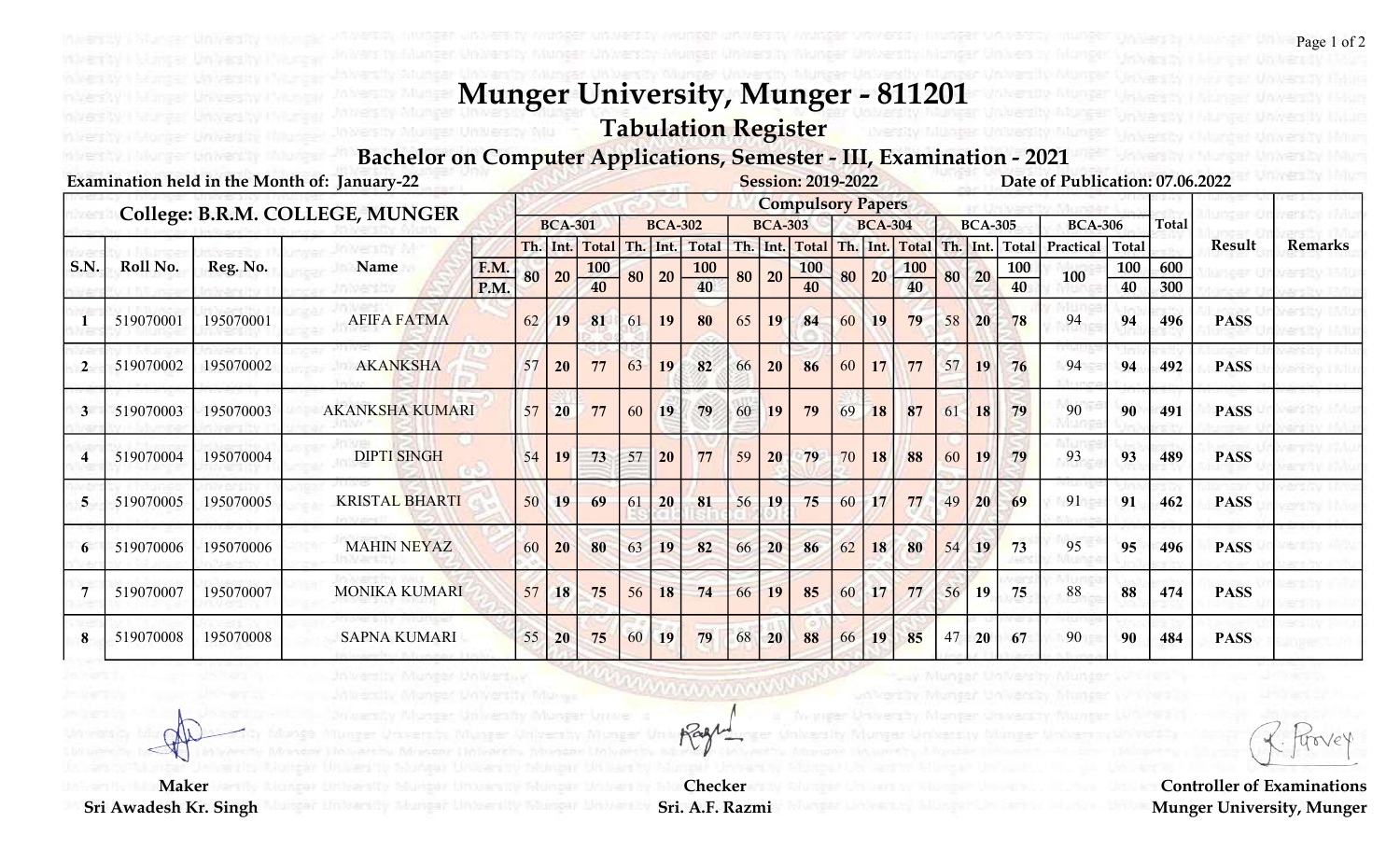Tabulation Register

University Miu

Bachelor on Computer Applications, Semester - III, Examination - 2021

#### Examination held in the Month of: January-22 Session: 2019-2022 Date of Publication: 07.06.2022

milversity, i follonger timinessity

|                  |                                       |           | College: B.R.M. COLLEGE, MUNGER                                                                                                                                           |                            |    |                |                                    |                |                |                            |    |                               | <b>Compulsory Papers</b>         |                 |                   |                             |    |                |                                  |                                                                                                                             |           |              |               |                                                                       |
|------------------|---------------------------------------|-----------|---------------------------------------------------------------------------------------------------------------------------------------------------------------------------|----------------------------|----|----------------|------------------------------------|----------------|----------------|----------------------------|----|-------------------------------|----------------------------------|-----------------|-------------------|-----------------------------|----|----------------|----------------------------------|-----------------------------------------------------------------------------------------------------------------------------|-----------|--------------|---------------|-----------------------------------------------------------------------|
|                  |                                       |           |                                                                                                                                                                           |                            |    | <b>BCA-301</b> |                                    |                | <b>BCA-302</b> |                            |    | <b>BCA-303</b>                |                                  |                 | <b>BCA-304</b>    |                             |    | <b>BCA-305</b> |                                  | <b>BCA-306</b>                                                                                                              |           | <b>Total</b> |               |                                                                       |
| S.N.             | Roll No.                              | Reg. No.  | Name                                                                                                                                                                      | F.M.<br>P.M.               | 80 | <b>20</b>      | Th. Int. Total<br><b>100</b><br>40 | Th. Int.<br>80 | 20             | Total<br><b>100</b><br>40  |    | Th. Int.<br>$80 \mid 20 \mid$ | <b>Total</b><br><b>100</b><br>40 |                 | Th. Int.<br>80 20 | Total Th. Int.<br>100<br>40 |    | 80 20          | <b>Total</b><br><b>100</b><br>40 | Practical Total<br>100                                                                                                      | 100<br>40 | 600<br>300   | <b>Result</b> | <b>Remarks</b>                                                        |
| $\boldsymbol{9}$ | 519070009                             | 195070009 | <b>SHREYA KUMARI</b>                                                                                                                                                      |                            | 55 | <b>19</b>      | 74                                 | 59             | 18             | 77                         | 57 | 19 <sup>°</sup>               | 76                               | 50              | <b>18</b>         | 68                          | 57 | <b>19</b>      | 76                               | 89                                                                                                                          | 89        | 460          | <b>PASS</b>   |                                                                       |
| 10               | 519070010                             | 195070010 | <b>SNEHA KUMARI.</b>                                                                                                                                                      |                            | 45 | <b>18</b>      | 63                                 | 59             | 17             | 76                         | 56 | 18                            | 74                               | 50 <sup>1</sup> | 18                | 68                          | 46 | 17             | 63                               | 92                                                                                                                          | 92        | 436          | <b>PASS</b>   | resto i Mu                                                            |
| 11               | 519070012                             | 195070012 | <b>SUDIPA</b>                                                                                                                                                             |                            | 59 | 20             | 79                                 | 56             | 19             | 75                         | 60 | <b>19</b>                     | 79                               | 62              | <b>19</b>         | 81                          | 55 | 19             | 74                               | 84                                                                                                                          | 84        | 472          | <b>PASS</b>   |                                                                       |
|                  |                                       |           | Jh Vari Hy<br>In versity and<br>Moversity Muny<br>Insiers by Munger<br>hirestiv Mungur L<br>NIMBER IN MODERAL UD New<br>versity Monger Un Wertuy<br>Monger VAWersty Mouvy |                            |    |                |                                    |                |                |                            |    |                               |                                  |                 |                   |                             |    |                | in bentity                       | lunsity Munder<br><b>Marshy Munical</b><br>Vensiy Albas<br>United Waldfilms<br>un iversity, hiuture<br>INGAF WAWAACOO NGONG |           |              |               |                                                                       |
|                  |                                       |           |                                                                                                                                                                           | University Pilupper Univer |    |                |                                    |                |                | Rage                       |    |                               |                                  |                 |                   |                             |    |                |                                  | Manyar Chiverson William                                                                                                    |           |              |               |                                                                       |
|                  | <b>Maker</b><br>Sri Awadesh Kr. Singh |           | snovenity insurance university                                                                                                                                            |                            |    |                |                                    |                |                | Checker<br>Sri. A.F. Razmi |    |                               |                                  |                 |                   |                             |    |                |                                  |                                                                                                                             |           |              |               | <b>Controller of Examinations</b><br><b>Munger University, Munger</b> |

Page 2 of 2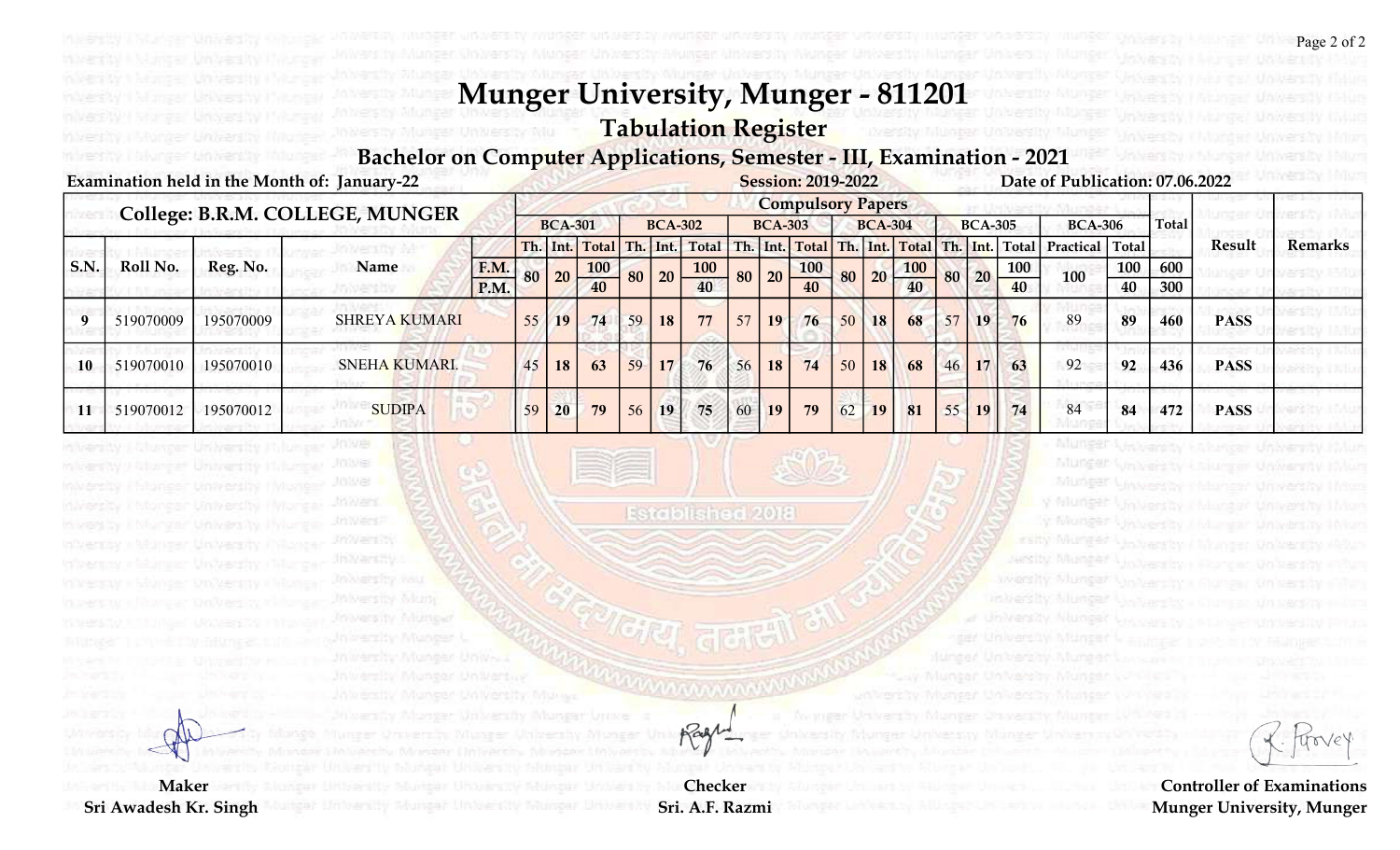Tabulation Register

Bachelor on Computer Applications, Semester - III, Examination - 2021

|                |           |           | Examination held in the Month of: January-22 |             |    |                 |              |    |                |              |    |                | <b>Session: 2019-2022</b> |     |                |            |     |                |              | Date of Publication: 07.06.2022 |              |              |               |                |
|----------------|-----------|-----------|----------------------------------------------|-------------|----|-----------------|--------------|----|----------------|--------------|----|----------------|---------------------------|-----|----------------|------------|-----|----------------|--------------|---------------------------------|--------------|--------------|---------------|----------------|
|                |           |           | College: R.D. & D.J. College, Munger         |             |    |                 |              |    |                |              |    |                | <b>Compulsory Papers</b>  |     |                |            |     |                |              |                                 |              |              |               |                |
|                |           |           |                                              |             |    | <b>BCA-301</b>  |              |    | <b>BCA-302</b> |              |    | <b>BCA-303</b> |                           |     | <b>BCA-304</b> |            |     | <b>BCA-305</b> |              | <b>BCA-306</b>                  |              | <b>Total</b> |               |                |
|                |           |           |                                              |             |    | Th. Int.        | <b>Total</b> |    | Th. Int.       | <b>Total</b> |    |                | Th. Int. Total            | Th. |                | Int. Total | Th. | Int.           | <b>Total</b> | Practical                       | <b>Total</b> |              | <b>Result</b> | <b>Remarks</b> |
| S.N.           | Roll No.  | Reg. No.  | <b>Name</b>                                  | <b>F.M.</b> | 80 | 20              | <b>100</b>   | 80 | 20             | <b>100</b>   | 80 | 20             | <b>100</b>                | 80  | 20             | <b>100</b> | 80  | 20             | 100          | 100                             | 100          | 600          |               |                |
|                |           |           |                                              | P.M.        |    |                 | 40           |    |                | 40           |    |                | 40                        |     |                | 40         |     |                | 40           |                                 | 40           | 300          |               |                |
|                | 519010004 | 195010004 | <b>ANISH KUMAR</b>                           |             | 38 | 19              | 57           | 53 | 19             | 72           | 56 | 18             | 74                        | 58  | 18             | 76         | 58  | 18             | 76           | 91                              | 91           | 446          | <b>PASS</b>   |                |
| $\overline{2}$ | 519010006 | 195010006 | <b>ARYAN RAJ</b>                             |             | 50 | 19              | 69           | 57 | 19             | 76           | 44 | 18             | 62                        | 60  | 17             | 77         | 55  | 19             | 74           | 95                              | 95           | 453          | <b>PASS</b>   |                |
| $\mathbf{3}$   | 519010007 | 195010007 | <b>ASHISH KUMAR</b>                          |             | 45 | 20              | 65           | 53 | 19             | 72           | 44 | 19             | 63                        | 62  | 19             | 81         | 45  | 19             | 64           | 92                              | 92           | 437          | <b>PASS</b>   |                |
|                | 519010010 | 195010010 | <b>DIVYANSHU KUMAR</b>                       |             | 58 | 19              | 77           | 56 | <b>19</b>      | 75           | 45 | 18             | 63                        | 62  | 18             | 80         | 46  | 19             | 65           | 90                              | 90           | 450          | <b>PASS</b>   |                |
| 5              | 519010016 | 195010016 | <b>MD AAMIR</b>                              |             | 43 |                 | 43           | 38 |                | 38           |    |                |                           | 62  |                | 62         |     |                |              |                                 |              | 143          | <b>FAIL</b>   |                |
|                | 519010019 | 195010019 | <b>NAGMA PERWEEN</b>                         |             | 56 | 20 <sup>°</sup> | 76           | 61 | 19             | 80           | 71 | 19             | 90                        | 60  | 19             | 79         | 61  | 19             | 80           | 95                              | 95           | 500          | <b>PASS</b>   |                |
|                | 519010027 | 195010027 | <b>SHAMPY KUMAR</b>                          |             | 43 | 19              | 62           | 56 | 18             | 74           | 52 | 18             | 70                        | 61  | 18             | 79         | 44  | <b>18</b>      | 62           | 90                              | 90           | 437          | <b>PASS</b>   |                |
| 8              | 519010034 | 195010034 | <b>KUNAL KUMAR</b>                           |             | 38 |                 | 38           | 48 |                | 48           | 36 |                | 36                        | 50  |                | 50         | 42  |                | 42           |                                 |              | 214          | <b>FAIL</b>   |                |

Controller of Examinations Munger University, Munger

 Maker Sri Awadesh Kr. Singh

Checker Sri. A.F. Razmi

wwww

Ragn

Monger UnWertur

Page 1 of 1